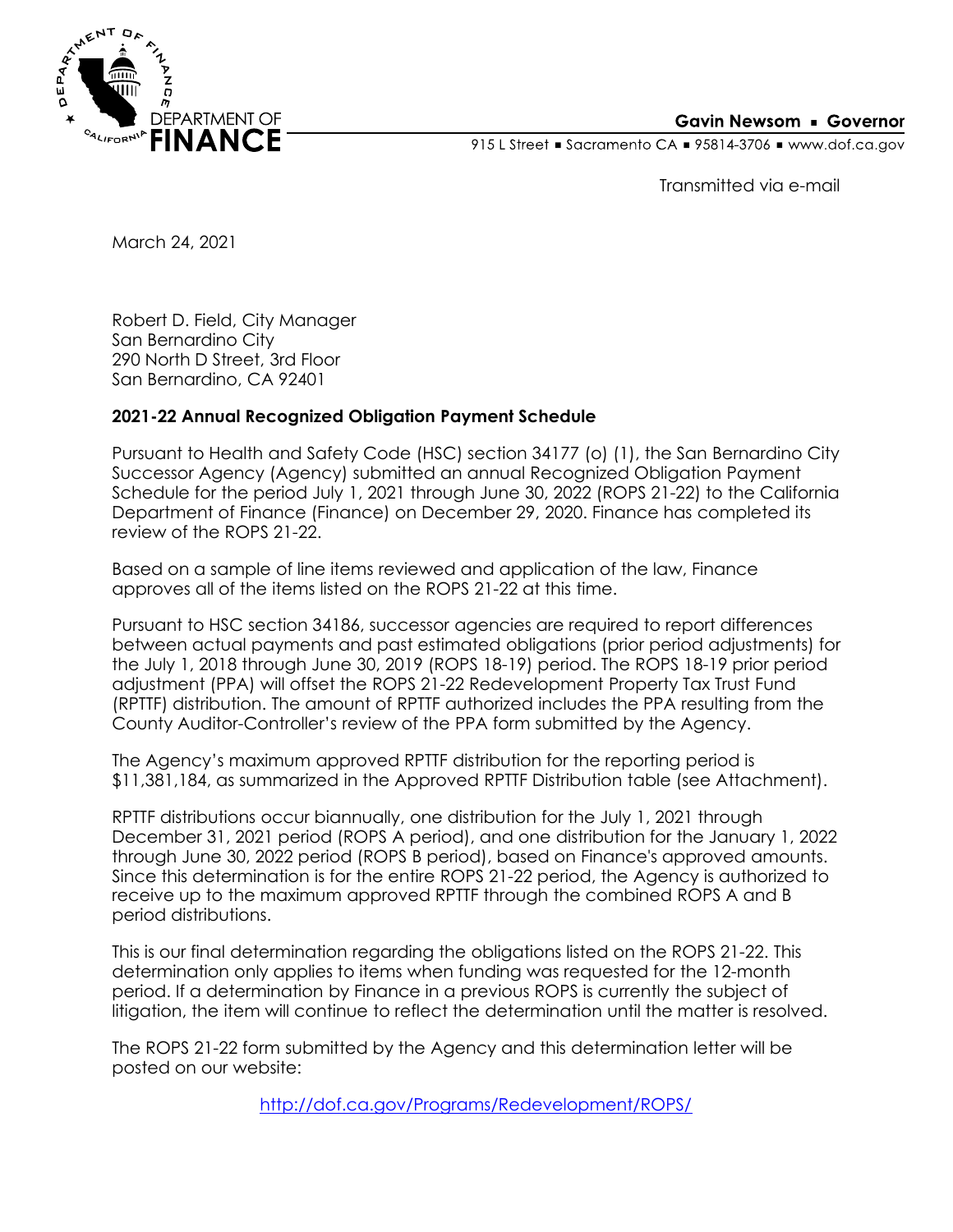Robert D. Field March 24, 2021 Page 2

This determination is effective for the ROPS 21-22 period only and should not be conclusively relied upon for future ROPS periods. All items listed on a future ROPS are subject to Finance's review and may be adjusted even if not adjusted on this ROPS or a preceding ROPS. The only exception is for items that have received a Final and Conclusive determination from Finance pursuant to HSC section 34177.5 (i). Finance's review of Final and Conclusive items is limited to confirming the scheduled payments as required by the obligation.

The amount available from the RPTTF is the same as the amount of property tax increment available prior to the enactment of the redevelopment dissolution law. Therefore, as a practical matter, the ability to fund the items on the ROPS with property tax increment is limited to the amount of funding available to the Agency in the RPTTF.

Please direct inquiries to Anna Kyumba, Supervisor, or Michael Barr, Staff, at (916) 322-2985.

Sincerely,

Munt S. Mc Cornici

JENNIFER WHITAKER Program Budget Manager

cc: Lisa Connor, Project Manager, San Bernardino City Linda Santillano, Chief Deputy, Property Tax, San Bernardino County